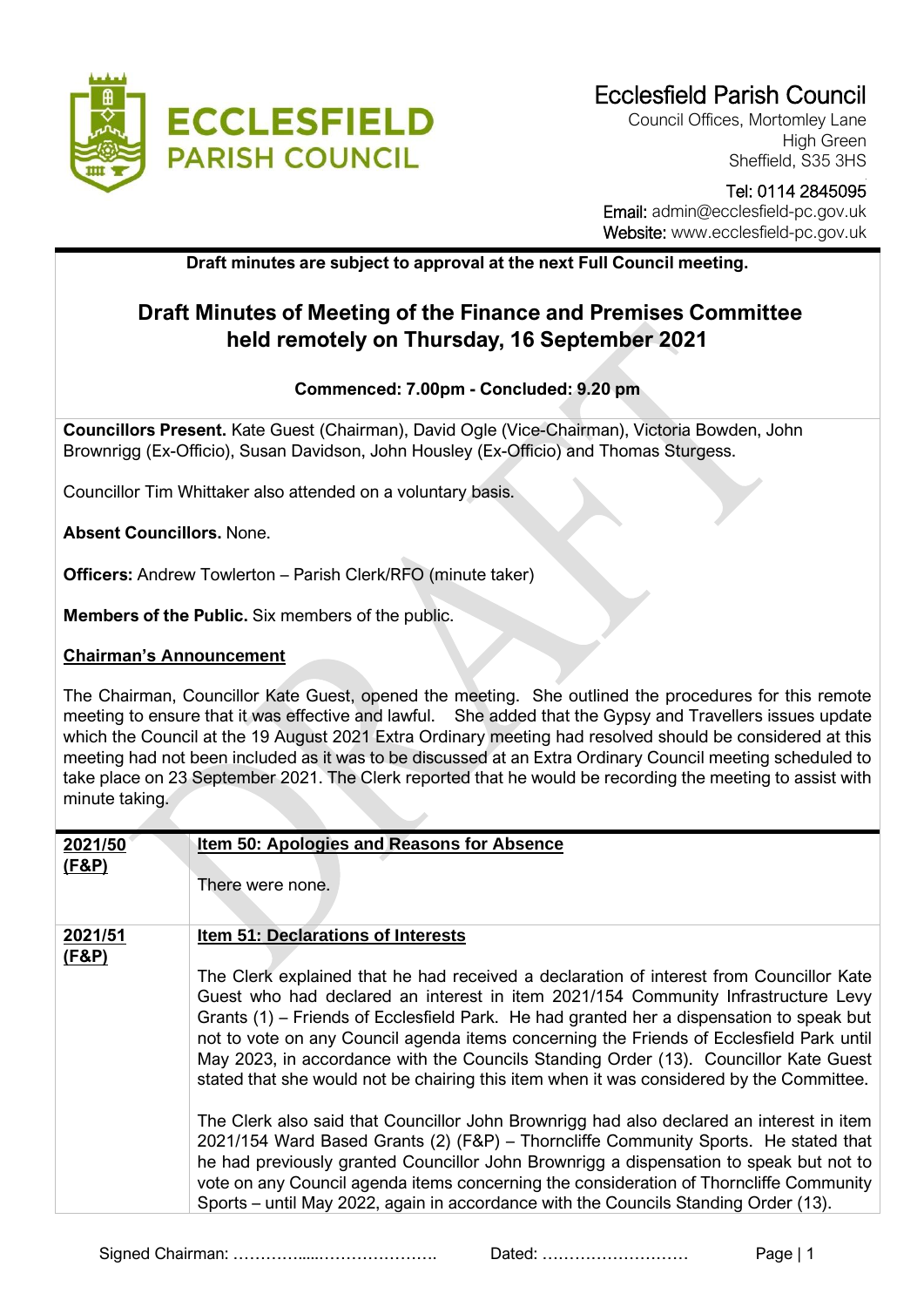| 2021/52                     | <b>Item 52: Exclusion of Press and Public</b>                                                                                                                                                                                                                                                                                                                                                                                                                                                                                                                                                                                                                                                                                                                                                     |  |
|-----------------------------|---------------------------------------------------------------------------------------------------------------------------------------------------------------------------------------------------------------------------------------------------------------------------------------------------------------------------------------------------------------------------------------------------------------------------------------------------------------------------------------------------------------------------------------------------------------------------------------------------------------------------------------------------------------------------------------------------------------------------------------------------------------------------------------------------|--|
| <u>(F&amp;P)</u>            | The Chairman, in consultation with the Clerk, explained that she considered that there were<br>two items on the agenda that required the exclusion of the press or public for all or part of<br>their consideration due to the confidential nature of the business to be considered. These<br>were items 2021/54 Grant Applications and 2021/56 Royal British Legion, local schools<br>and in Bloom Groups Programme. It was also agreed to move the consideration of the<br>items to the end of the agenda.<br>Proposed by Councillor John Housley and Seconded by Councillor David Ogle, and<br><b>RESOLVED:</b> That the press and public be excluded from items 2021/54 Grant Applications<br>and 2021/56 Royal British Legion, Local Schools and In Bloom Groups programme.<br>(8 in favour) |  |
| 2021/53<br><u>(F&amp;P)</u> | <b>Item 53: Public Participation Session</b>                                                                                                                                                                                                                                                                                                                                                                                                                                                                                                                                                                                                                                                                                                                                                      |  |
|                             | There were no questions raised by members of the public.                                                                                                                                                                                                                                                                                                                                                                                                                                                                                                                                                                                                                                                                                                                                          |  |
| 2021/54<br><u>(F&amp;P)</u> | <b>Item 54: Grant Applications</b><br>The Council had received the following six applications:                                                                                                                                                                                                                                                                                                                                                                                                                                                                                                                                                                                                                                                                                                    |  |
|                             | <b>Ward Based Grants</b><br>1. Burncross Action Team.<br>2. Thorncliffe Community Sports.<br>3. Grenoside Park Bowling Club.                                                                                                                                                                                                                                                                                                                                                                                                                                                                                                                                                                                                                                                                      |  |
|                             | <b>Covid Support and Recovery Fund Grants</b><br>1. High Green Musical Theatre Group.<br>2. Chapelgreen Advice Centre.                                                                                                                                                                                                                                                                                                                                                                                                                                                                                                                                                                                                                                                                            |  |
|                             | <b>Community Infrastructure Levy Grants</b><br>1. Friends of Ecclesfield Park.                                                                                                                                                                                                                                                                                                                                                                                                                                                                                                                                                                                                                                                                                                                    |  |
|                             | It was noted that the grant applications form made reference to CRB checks and that this<br>should be amended to DBS checks.                                                                                                                                                                                                                                                                                                                                                                                                                                                                                                                                                                                                                                                                      |  |
|                             | The Administrative Assistant was thanked for providing members with a detailed<br>breakdown on grants awarded by ward from the Ward Based Grants by. It was asked, and<br>the Clerk agreed, that this should be provided to the Committee on a regular basis.                                                                                                                                                                                                                                                                                                                                                                                                                                                                                                                                     |  |
|                             | These applications were then considered.                                                                                                                                                                                                                                                                                                                                                                                                                                                                                                                                                                                                                                                                                                                                                          |  |
|                             | 1. Proposed by Councillor David Ogle and seconded by Councillor Susan Davidson and<br><b>RESOLVED:</b> That it is recommended to Council that Burncross Action Team be granted<br>an award of £5,889.22 towards the refurbishment of play equipment of Mckenzie<br>Playground all of which should come from the Ward Based Grant Programme (Chapeltown<br>Ward) bar £1,000 that should come from the COVID Support and Recovery Fund.<br>(8 in favour)                                                                                                                                                                                                                                                                                                                                            |  |
|                             | 2. Proposed by Councillor David Ogle and seconded by Councillor Victoria Bowden and<br><b>RESOLVED:</b> That it is recommended to Council that Thorncliffe Community Sports be<br>granted an award of £800 from the Ward Based Grant Programme for help to pay for its<br>insurance.<br>(7 in favour)                                                                                                                                                                                                                                                                                                                                                                                                                                                                                             |  |
|                             |                                                                                                                                                                                                                                                                                                                                                                                                                                                                                                                                                                                                                                                                                                                                                                                                   |  |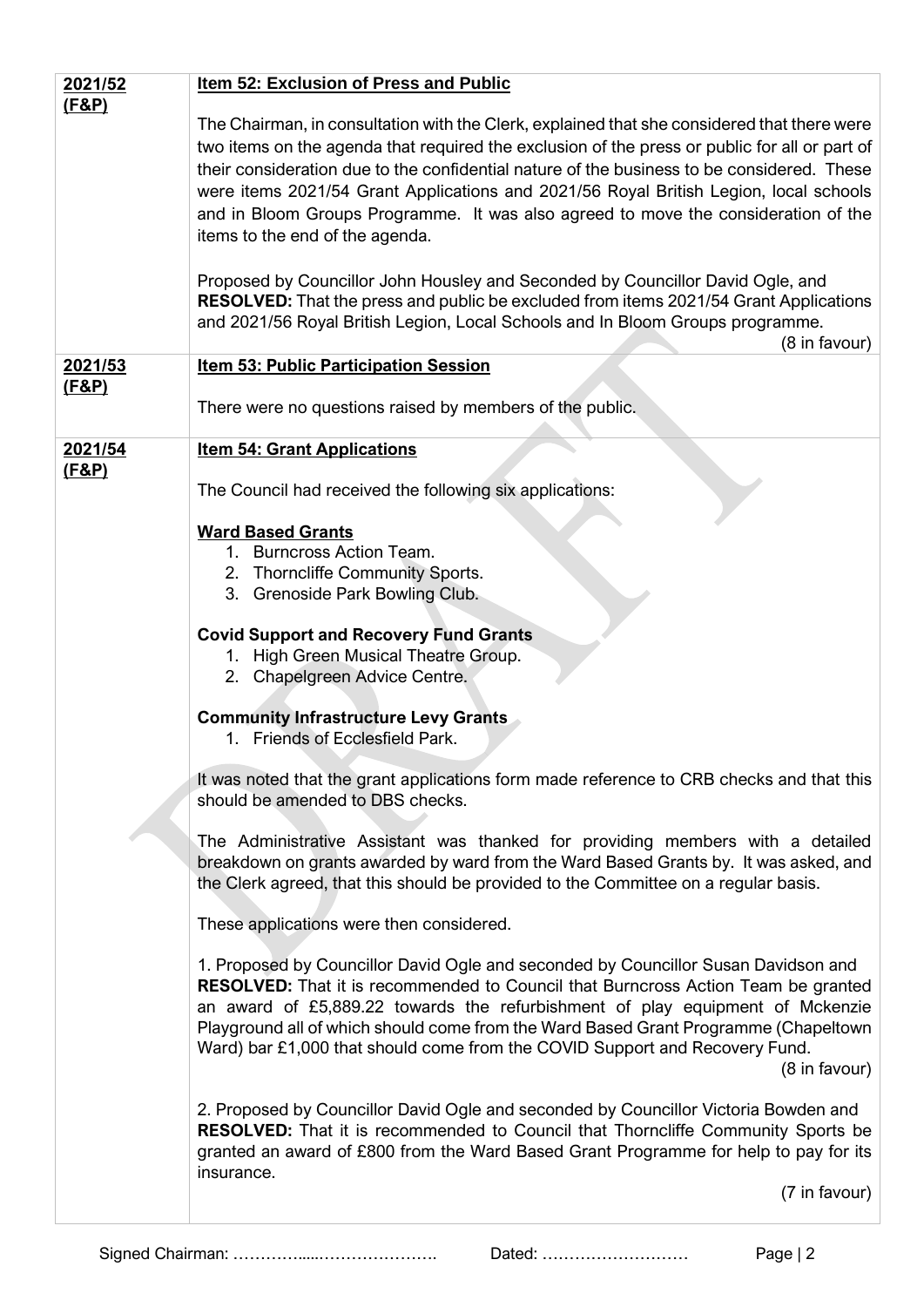|                  | 3. Proposed by Councillor David Ogle and seconded by Councillor Victoria Bowden and<br>RESOLVED: That it is recommended to Council that Grenoside Park Bowling Club be<br>granted an award of £422 from the Ward Based Grant Programme towards running a First<br>Aid Awareness Course.<br>(8 in favour)                                                                                                  |
|------------------|-----------------------------------------------------------------------------------------------------------------------------------------------------------------------------------------------------------------------------------------------------------------------------------------------------------------------------------------------------------------------------------------------------------|
|                  | 4. Proposed by Councillor John Brownrigg and seconded by Councillor David Ogle and<br><b>RESOLVED:</b> That it is recommended to Council that High Green Musical Theatre Group<br>be granted an award of £1,900 from the COVID Support and Recovery Fund towards the<br>production of the Sleeping Beauty pantomime in December 2021.<br>(8 in favour)                                                    |
|                  | 5. Proposed by Councillor Victoria Bowden and seconded by Councillor David Ogle and<br>RESOLVED: That it is recommended to Council that Chapel Green Advice Centre be<br>granted an award of £3470 in support of their activities and that this amount be equally<br>spilt between the COVID Support and Recovery Fund and Ward Based Grant Programme<br>(Chapeltown Ward).<br>(7 in favour)              |
|                  | 6. Proposed by Councillor John Housley and seconded by John Brownrigg and<br><b>RESOLVED:</b> That it is recommended to Council that Friends of Ecclesfield Park be granted<br>an award of £11,300 from the Council's share of the Community Infrastructure Levy for<br>more inclusive items of play equipment at Ecclesfield Park.                                                                       |
| 2021/55          | (7 in favour)<br><b>Item 55: Finance and Premises Committee Minutes</b>                                                                                                                                                                                                                                                                                                                                   |
| <u>(F&amp;P)</u> | Councillor Kate Guest provided a brief overview of the approved minutes and matters<br>arising from the meeting held on 15 July 2021.                                                                                                                                                                                                                                                                     |
| 2021/56          | Item 56: Royal British Legion, Local Schools and in Bloom Groups programme                                                                                                                                                                                                                                                                                                                                |
| <u>(F&amp;P)</u> | It was reported that the Council had budgeted £5,600 in its 2020/21 budget to support the<br>Royal British Legion, and the agreed local schools and 'in Bloom' groups through its<br>'Christmas Gift' Programme.                                                                                                                                                                                          |
|                  | A discussion then took place on this programme. It was noted that to streamline the<br>process, payments to eligible schools and groups were to be made by BACS transfer rather<br>than by cheque.                                                                                                                                                                                                        |
|                  | Proposed by Councillor Susan Davidson and seconded by Councillor David Ogle and<br><b>RESOLVED:</b> That it is recommended to Council that the groups and schools supported in<br>2020/2021 and as shown at Appendix 1 be offered the same amount of funding from the<br>Royal British Legion, Local Schools and local 'in Bloom' Group's programme for the<br>financial year 2021/2022.<br>(8 in favour) |
| 2021/57          | <b>Item 57: Review of the Council's Utility Suppliers</b>                                                                                                                                                                                                                                                                                                                                                 |
| (F&P)            | The Clerk reported on the outcome of a review of the Council's Utility Suppliers, which was<br>then considered.                                                                                                                                                                                                                                                                                           |
|                  | Proposed by Councillor David Ogle and seconded by Councillor Thomas Sturgess and<br><b>RESOLVED:</b> That it is recommended to Council that:<br>1. It uses the services of utility broker 'Utility Aid' to provide the Council with the most<br>suitable utility supplier.<br>2. The Clerk, in consultation with the Chairman of the Council and Chairman of the Finance                                  |
|                  |                                                                                                                                                                                                                                                                                                                                                                                                           |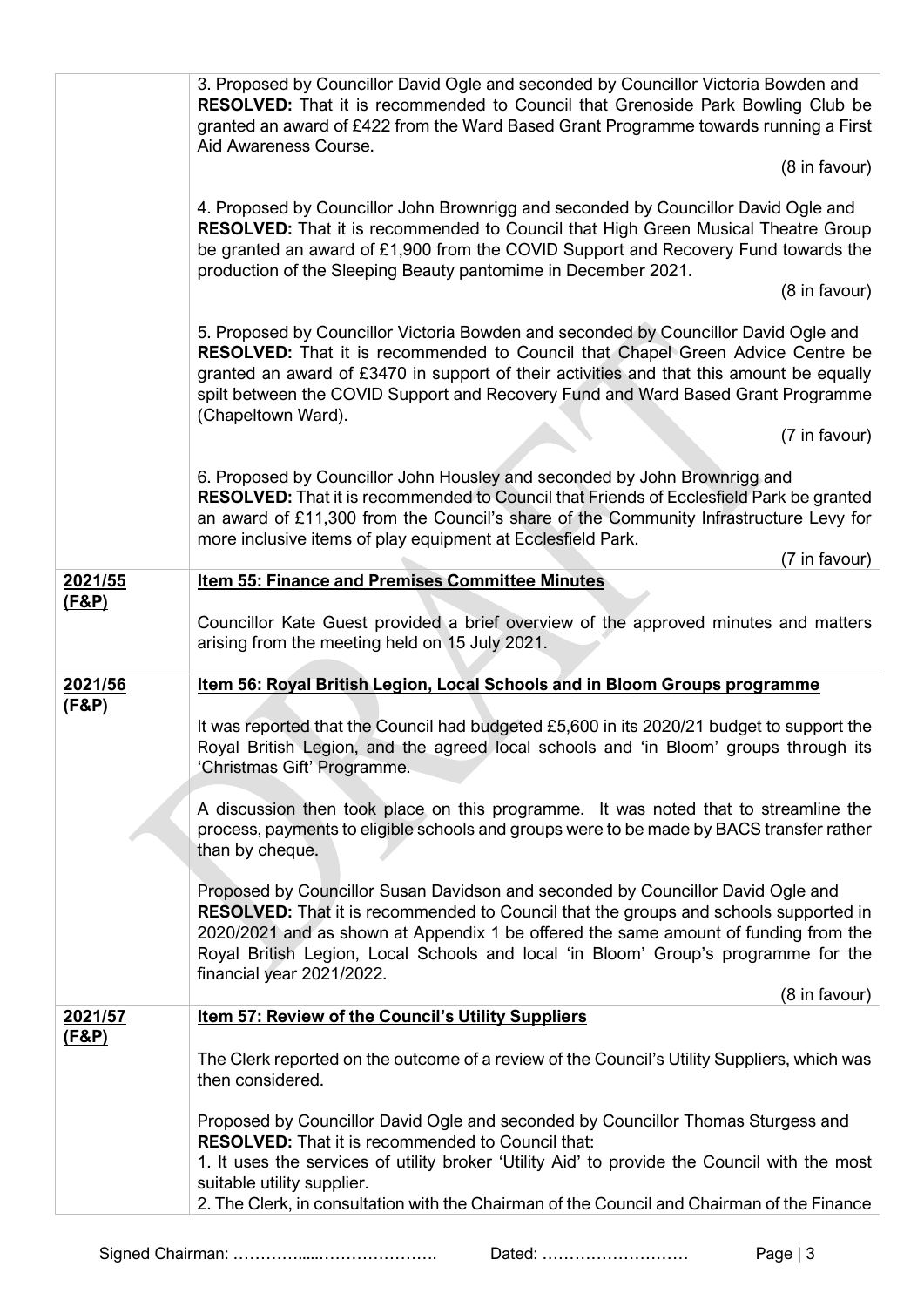|                  | and Premises Committee, be granted delegated power to determine the most suitable<br>utility based on the recommendations of Utility Aid.                                                                                                                                                                                                                                                                                                                                                                                                                                                                                                                                                                                                                                                                                   |
|------------------|-----------------------------------------------------------------------------------------------------------------------------------------------------------------------------------------------------------------------------------------------------------------------------------------------------------------------------------------------------------------------------------------------------------------------------------------------------------------------------------------------------------------------------------------------------------------------------------------------------------------------------------------------------------------------------------------------------------------------------------------------------------------------------------------------------------------------------|
|                  | (8 in favour)                                                                                                                                                                                                                                                                                                                                                                                                                                                                                                                                                                                                                                                                                                                                                                                                               |
| 2021/58          | Item 58: Review of Council contracts                                                                                                                                                                                                                                                                                                                                                                                                                                                                                                                                                                                                                                                                                                                                                                                        |
| <u>(F&amp;P)</u> | The Chairman explained that she, in conjunction with the Clerk and the Administrative<br>Assistant, was undertaking a comprehensive review of all the Council contracts to ensure<br>that they offered value for money and were generally fit for purpose. The outcomes of this<br>review would be reported to Committee.                                                                                                                                                                                                                                                                                                                                                                                                                                                                                                   |
|                  | The review had already identified cost savings, including the above Item (2021/57). In<br>addition, it had identified that saving could be made by changing the supplier of its waste<br>management service.                                                                                                                                                                                                                                                                                                                                                                                                                                                                                                                                                                                                                |
|                  | Proposed by Councillor David Ogle and seconded by Councillor John Housley and<br><b>RESOLVED:</b> That it is recommended to Council that Veolia be commissioned to provide<br>the Council's waste management service.<br>(8 in favour)                                                                                                                                                                                                                                                                                                                                                                                                                                                                                                                                                                                      |
| 2021/59          | <b>Item 59: School Uniform Swap Shop</b>                                                                                                                                                                                                                                                                                                                                                                                                                                                                                                                                                                                                                                                                                                                                                                                    |
| <u>(F&amp;P)</u> |                                                                                                                                                                                                                                                                                                                                                                                                                                                                                                                                                                                                                                                                                                                                                                                                                             |
|                  | Councillor John Housley gave a detailed report on the project, including its costs and<br>achievements over the last year. A wide ranging discussion then took place. The general<br>view was that the project had been successful, and should continue, though there was<br>scope to strengthen and streamline some aspects of it. Specific reference was made to<br>that it required a specific budget and project plan especially as it entered its second year.<br>The role and support of local schools was also highlighted as was the need to continue to<br>clean the donated uniforms and scope to enhance use of volunteers (including parish<br>councillors). One specific suggestion was the introduction of a rota involving parish<br>councillors for the cleaning of the donated uniforms, which was agreed. |
|                  | Proposed by Councillor David Ogle and seconded by Councillor John Housley and<br><b>RESOLVED:</b> That it is recommended to Council that a specific budget provision of £1,000<br>be allocated for the School Uniform Swap Shop project for the financial year 2021/22.<br>(8 in favour)                                                                                                                                                                                                                                                                                                                                                                                                                                                                                                                                    |
| 2021/60          | <b>Item 60: Unauthorised Car Parking outside Council Offices</b>                                                                                                                                                                                                                                                                                                                                                                                                                                                                                                                                                                                                                                                                                                                                                            |
| <u>(F&amp;P)</u> |                                                                                                                                                                                                                                                                                                                                                                                                                                                                                                                                                                                                                                                                                                                                                                                                                             |
|                  | It was reported that this continues to be an issue. The urgency of the need to resolve this<br>prior to the commencement of the refurbishment of the Community Hall was underlined,<br>especially as the contractors would require full access to the car park while undertaking<br>the works.                                                                                                                                                                                                                                                                                                                                                                                                                                                                                                                              |
|                  | Proposed by Councillor David Ogle and seconded by Councillor John Housley and<br><b>RESOLVED:</b> That it is recommended to Council that retractable bollards be erected to<br>prevent unauthorised car parking outside the Council Offices and that a budget of £250 be<br>allocated to facilitate this.                                                                                                                                                                                                                                                                                                                                                                                                                                                                                                                   |
| 2021/61          | (8 in favour)<br><b>Item 61: Other Correspondence</b>                                                                                                                                                                                                                                                                                                                                                                                                                                                                                                                                                                                                                                                                                                                                                                       |
| <u>(F&amp;P)</u> | It was reported that there was none.                                                                                                                                                                                                                                                                                                                                                                                                                                                                                                                                                                                                                                                                                                                                                                                        |
| 2021/62          | <b>Item 62: Date and Time of Future Meetings</b>                                                                                                                                                                                                                                                                                                                                                                                                                                                                                                                                                                                                                                                                                                                                                                            |
| <u>(F&amp;P)</u> | It was confirmed that the date of the next meeting was scheduled for Thursday 21 October<br>2021 at 7pm.                                                                                                                                                                                                                                                                                                                                                                                                                                                                                                                                                                                                                                                                                                                    |